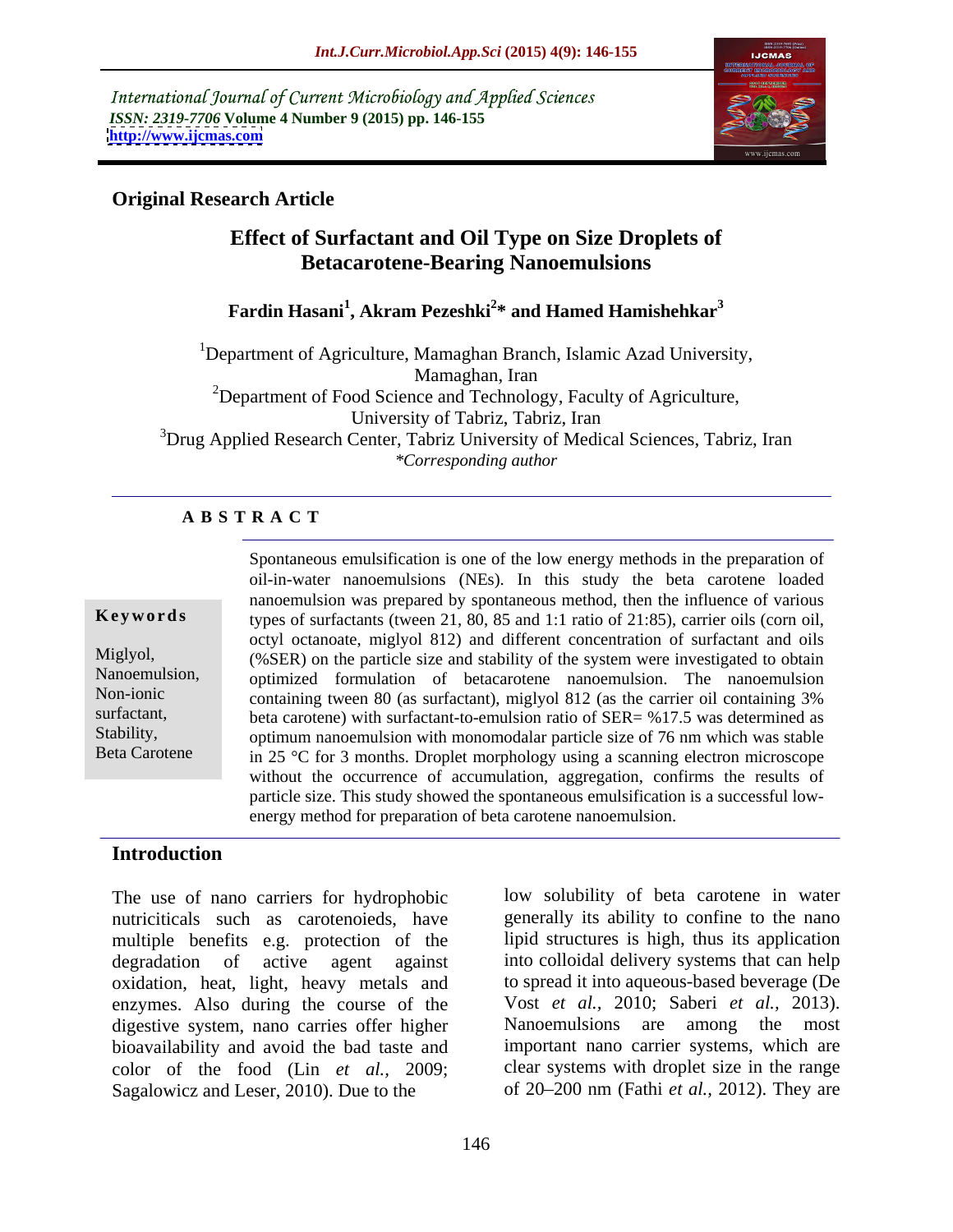the aqueous phase, requires energy input to surfactants may be used to form energy (high energy methods) or potential energy of its constituent components (low energy methods). Low energy methods generally depend on the interfacial phenomena at the boundary layer between **Materials** oil and water phases and often it is more effective in small particles production, than Miglyol-812 (caprylic/capric triglycerides) high energy methods (Rao and McClements, was provided from Sasol (Witten, 2012; Piorkowski and McClements, 2013; Germany), beta carotene, octyl octanoate, Sagalowicz and Leser, 2010). corn oil, were provided from Sigma Aldrich

Spontaneous emulsification is one of the low energy methods in the preparation of oil-in-<br>provided from Merck (Hohenbrunn, to the water. Due to the rapid diffusion of the surfactant /solvent from the oil phase into the aqueous phase, spontaneous formation of fine droplets at the oil-water boundary is done (Saberi *et al.*, 2013). In **Preparation of beta carotene** recent years many researches have been **nanoemulsion** carried out to investigate the use of spontaneous emulsification: Encapsulation Manoemulsion of beta carotene was Montanov 68 EC (lactylate lactylate alcohol (solution of a hydrophilic nonionic

good delivery systems for lipid-soluble and production of nanoemulsion by the nutriceticals which can be prepared by application a model system (hexadecane as simple production methods and natural food the oil phase, Brig 30 as non-ionic ingredients. Formation and expansion of surfactant) (Komaiko and McClements, interfacial surface between the oil phase and 2014). A variety of different oils and the system and therefore these systems are nanoemulsions in the food and beverage thermodynamically unstable and due to industries. The aim of this study was to various physicochemical phenomena over investigate the factors influencing the time they tend to separate to their production and stability the droplets of constituent phases (Rao and McClements, betacarotene nanoemulsion for reaching to 2012; Jafari *et al.,* 2008). This required optimal size of droplets and stability of energy could be provided by mechanical spontaneous betacarotene nanoemulsion for surfactants may be used to form use in food and beverages fortification.

# **Materials and Methods**

# **Materials**

Germany), beta carotene, octyl octanoate, water nanoemulsions. It relies on the Germany) and Scharlau (Sentmenat, Spain). formation of very fine oil droplets when an Other chemicals were analytical grade and oil/hydrophilic surfactant mixture is added procured from Sigma (Merck Chemical Co. was provided from Sasol (Witten, Germany), beta carotene, octyl octanoate, corn oil, were provided from Sigma Aldrich (Steinheim, Germany). Nonionic poly sorbate surfactants tween 80, 21, 85 were provided from Merck (Hohenbrunn, Darmstadt, Germany).

# **Methods**

## **Preparation of beta carotene nanoemulsion**

of retinyl palmitate in nanoemulsion based produced using low energy spontaneous octyl octanoate as carrier oil and emulsifiers method by addition of the oil phase drops glucoside) (Carlotti *et al.,* 2005), surfactant with beta carotene in oil carrier) spontaneous nanoemulsion containing to the deionized water (Anton and vitamin E by various surfactants (Saberi *et*  Vandamme, 2009). During the formation of *al.,* 2013), encapsulation of resveratol in the emulsion the mixture is continuously nanoemulsion based on peanut oil and stirred by the magnetic stirrer (500 rpm at different types of natural and synthetic 25° C). By the time when the pouring of the surfactants (Pardo and McClements, 2014) oil phase was completed, the systems were Nanoemulsion of beta carotene was (solution of a hydrophilic nonionic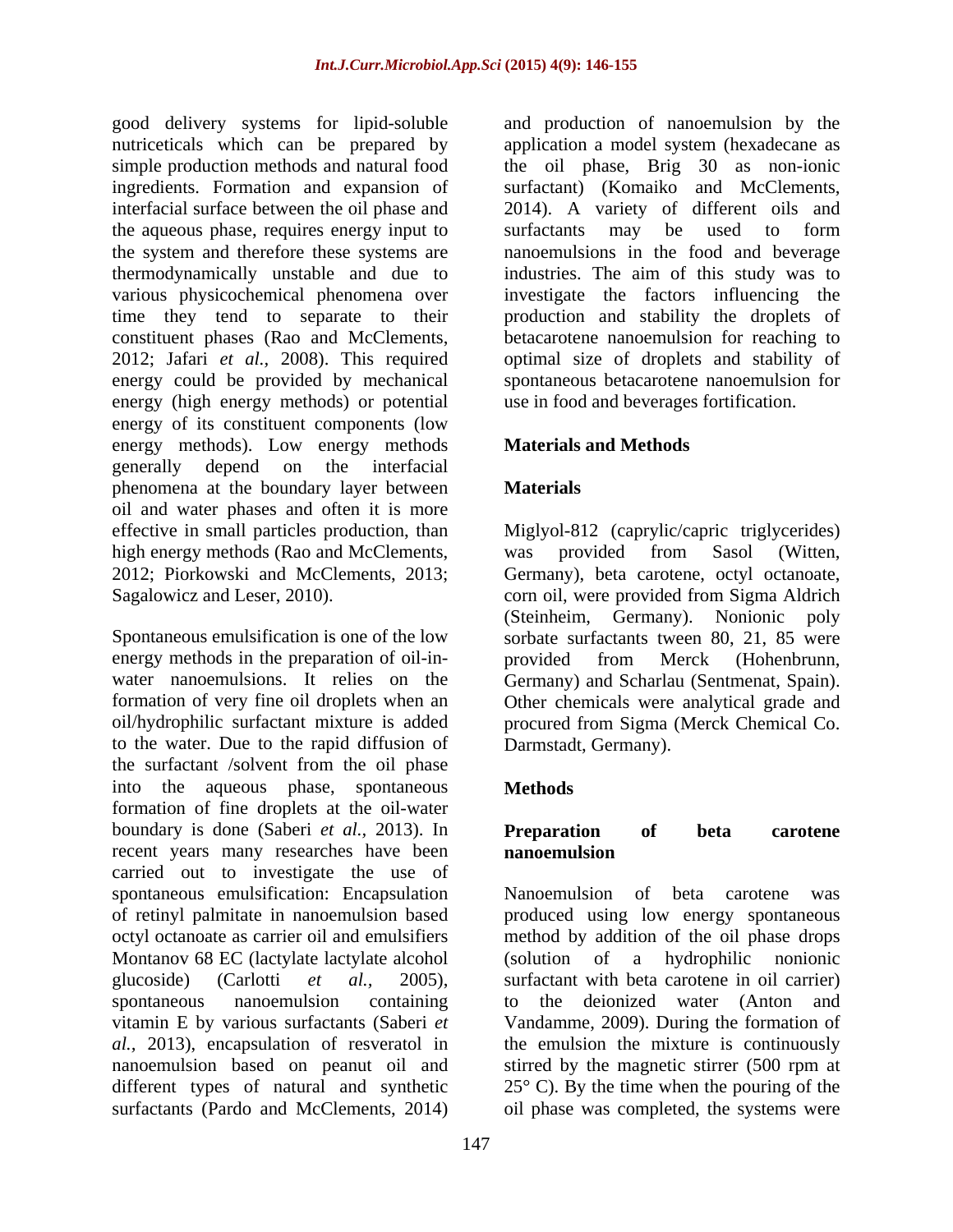given stirred for 40 minutes to reach Sampleswere dried on carbon-coated grids equilibrium. Considering the effect of temperature on the particle size of nanoemulsion, a magnetic stirrer equipped with a temperature sensor (Hiedolph, Germany) was used to maintain temperature

The average diameter and span value of the particles were determined using particle size analyzer (Wing SALD 2101, Shimadzo, Japan) at 25°C. The average particle size was calculated according to the average volume diameter or DeBroukere mean in the  $\mu$  Here, m<sub>S</sub>, m<sub>O</sub> and m<sub>W</sub> are the masses of the

$$
\overline{D}[4,3] = \frac{\sum n_i d_i^4}{\sum n_i d_i^3}
$$
 (1)

The span value is an index helpful to containing 0.03% beta carotene 6 different evaluate the particle size distribution and it percentages of SER (7.5%, 10%, 12.5%, is calculated applying the following 15%, 17.5 %and 20%) were examined. Equation (2):

$$
Span = \frac{D_{90\%} - D_{10\%}}{D_{50\%}}
$$
 (2) A series of emulsions were prepared with

the distribution has a smaller particle size and 90% percent has a larger particle size.

D (50%): describes diameter where 50% of the distribution has a smaller particle size and 50% percent has a larger particle size

## **Morphology characterization**

Morphology of the nanoemulsions was bylow energy methods. observed using scanning electron microscopy (Tescan-MIRA3 FEG-SEM).

at room temperature (Klang *et al.,* 2012).

## **Surfactant concentration**

during emulsion formation time. the droplet size was studied by calculating **Particle Size and Size Distribution** emulsion ratio was varied, while keeping the The influence of surfactant concentration on (%SER). In this method surfactant-to total oil content  $(MCT + betacarotene)$ constant  $(10 \text{ wt.})$ . Equation  $(3)$ :

$$
SER\% = \frac{M_s}{M_s + M_o + M_w} \times 100\tag{3}
$$

Equation (1):<br>
Surfactant, oil, and water respectively. This<br>
was attained by varying the relative amounts<br>  $\overline{D} [4,3] = \frac{\sum n_i d_i^4}{\sum n_i d_i^3}$  (1)<br>
of surfactant and water present in the  $4 \quad \overline{\phantom{a}}$  $[4,3] = \frac{\sum n_i d_i^4}{\sum n_i d_i^4}$  (1) of surfactant and water present in the  $n_i d_i$ <sup>3</sup> system. In generated nanoemulsions based  $D[4,3] = \frac{24}{24}$  (1) or suitable and water present in the Here,  $m_S$ ,  $m_O$  and  $m_W$  are the masses of the surfactant, oil, and water respectively. This was attained by varying the relative amounts on tween 80 and Mygliol <sup>812</sup> as a carrier oil, containing 0.03% beta carotene <sup>6</sup> different

## **Influence of oil type**

D (90%): describes diameter where 90% of surfactant, %SER= 17.5%), but using the distribution has a smaller particle size different oils including medium chain and 10% percent has a larger particle size. triglycerides, (MCT, Mygliol 812); octyl D (10%): describes diameter where 10% of sesame oil and corn oil containing 2% beta A series of emulsions were prepared with *D* similar overall compositions (Tween 80 as octanoate; olive oil; soybean oil; peanut oil; sesame oil and corn oil containing 2% beta carotene. A selectibes diameter where 90% of<br>similar overall compositions (Tween 80 as<br>lescribes diameter where 90% of<br>surfactant, %SER= 17.5%), but using<br>different oils including medium chain<br>rcent has a larger particle size.<br>trans

## **Effect of surfactant type**

(Hamishehkar *et al.*, 2009).  $\overline{\phantom{a}}$  and 1:1 ratio of 21:85) on particle size of In this study, effect of arrange of food-grade non-ionic surfactants (Tween 21, 80 and 85 emulsion was examined. These surfactants are generally considered as the most suitable surfactants for the formation of emulsions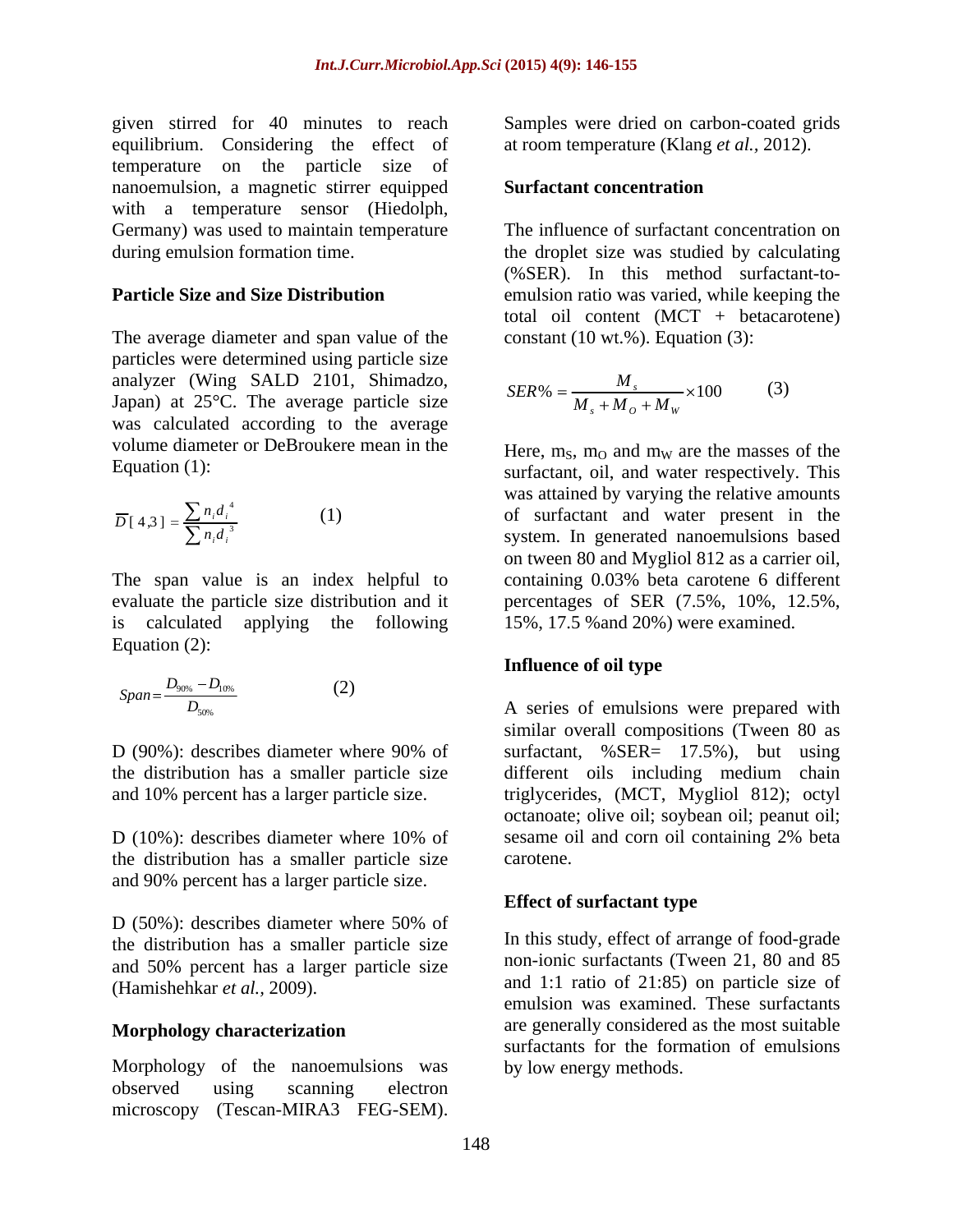Statistical analysis was designed based on a Duncken's mean comparison tests were used<br>at 5% with SPSS version 16.0.

7.5 %) the size of produced droplets was more than 300 nm and macro emulsion was depletion-flocculation mechanism of (Figure 1a). In SER=15% the size continuous phase between the drops.<br>distribution of droplets was bimodal, while Consequently the aggregation takes place monomodular size distribution. At low concentration of emulsifier in oil-water interfacial layer which not enough to **Droplet Morphology Using Scanning**  completely cover the surface of drops, Electron Microscopy coalescence and folocation of droplets occurs and the size of droplets will be increased. Increasing the surfactant microscopy (SEM), showed spherical concentration would result in a greater droplets in nanoemulsions system, without number of surfactant molecules emigrating from the oil phase to the aqueous phase of aggregation and also, the results of the size the emulsion and nano droplets would be measurement of nano particles obtained produced (Saberi *et al.,* 2013). By applying from measurement devices, were confirmed the shear force at the oil-water surface (Figure 2). Cho *et al.* (2007) also which is coated with emulsifiers, some of investigated the microstructure and the size emulsifiers would be drown parallels to distribution of droplets containing beta surface layer and some of them will be carotene nanoemulsions using TEM, drops detached from the surface layer. These with an average diameter of 20 nm were emulsifier molecules may be separated from  $\qquad \qquad$  observed in the  $DLS<sup>1</sup>$  and the particle size a place where there are lots of emulsifiers or isolated from interfacial layer local where

**Statistical analysis** there is no emulsifier. When the droplet rolls complete randomized optimization after 3 merged together and this phenomenon repetitions. One-way ANOVA and occurs when the emulsifier absorption rate is at 5% with SPSS version 16.0. and also at the time the droplet collid **Results and Discussion** absorption in interfacial layer (McClements, **Effect of Surfactant Concentration on the** surfactant concentration up to SER =20% **Droplet Size droplet** size increased and particles had In low concentration of surfactant (SER = 1b). Instability of nanoemulsions at high produced. At a concentration of SER= 10%, adsorbed surfactant. By increasing the size of produced droplets was 100 nm but surfactant concentration, further molecules the size distribution of droplets was of surfactant form micelle in continuous biomodal (span= 3.03) (Figure 1b). By phase, instead of orientation on particle increasing the concentration of surfactant by surface, resulting to the increasing of the SER= 15%, % 17.5, the size of obtained local osmotic pressure and so the continuous droplets decreased to less than 100 nm and phase between the some droplets moves to these droplets almost had the same size them, which causes the depletion of the Consequently the aggregation takes place the nanoemulsions with SER = 17.5% had and the particle size increases(Wulff-Perez collide each other, if these areas which have no emulsifier get close together, they can be less than the time that the stress is applied velocity is greater than the rate of emulsifier 2004). Unexpectedly by increasing broad, non-uniform size distribution (Figure surfactant concentrations can be related to depletion-flocculation mechanism of adsorbed surfactant. By increasing the surfactant concentration, further molecules continuous phase between the drops. Consequently the aggregation takes place *et al.* 2009).

# **Electron Microscopy**

Images obtained by Scanning electron microscopy (SEM), showed spherical the occurrence of phase separation, with an average diameter of 20 nm were and the particle size

 $\frac{1}{1}$  Dynamic Light Scottering  $<sup>1</sup>$  - Dynamic Light Scattering</sup>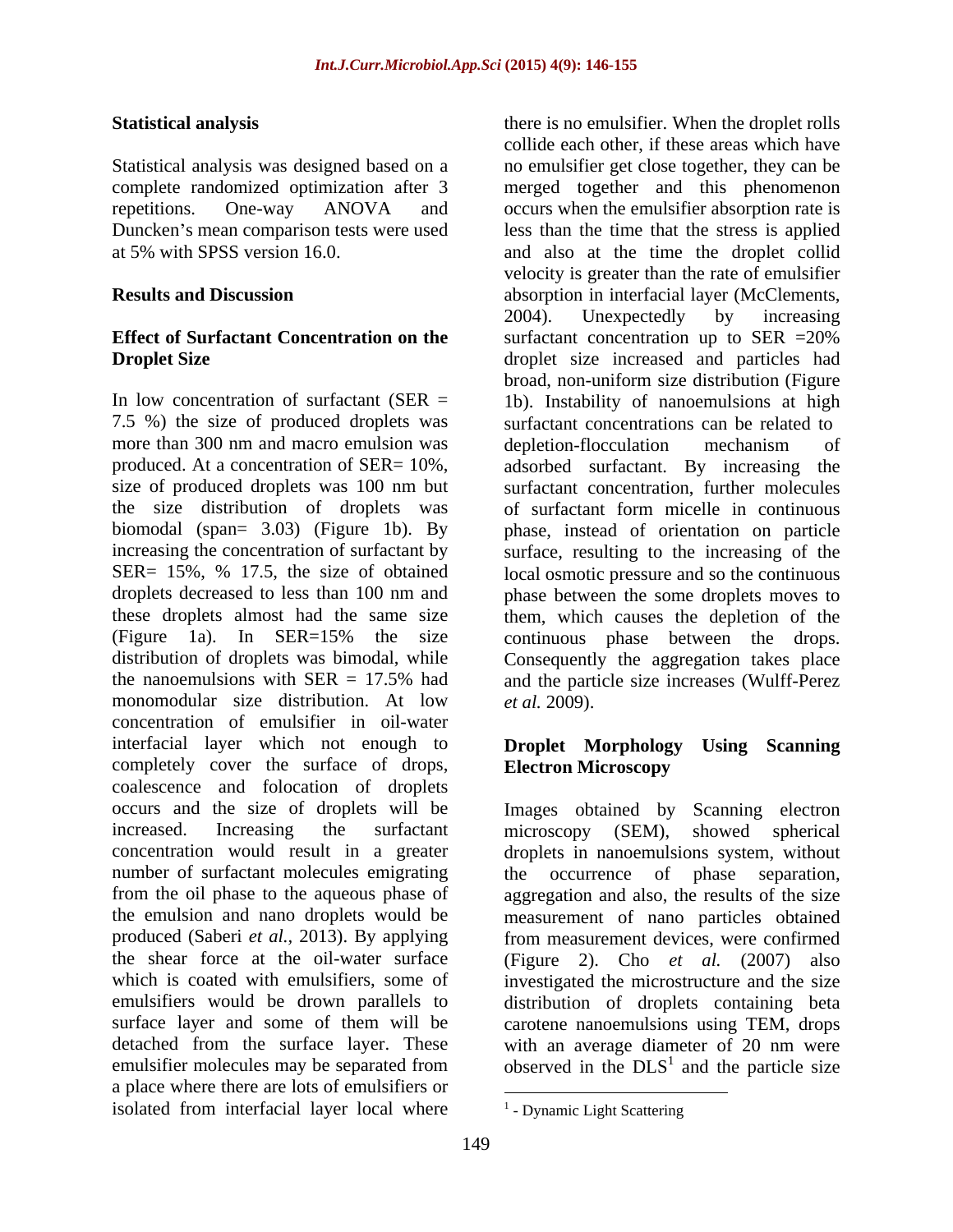was consistent with the measured results. and so tweens, which have more HLB are<br>Buchmal *et al.* (2004) studied the not able to produce nanoemulsions at low morphology and structure of food surfactant concentrations. It seems that the nanoemulsion using TEM. The nano size of generated droplets is not relevant droplets with spherical shape a smooth only on the HLB value and there are other surface were observed effective factors.

# **The effect of surfactant type on size and**

(Ostertag *et al.,* 2012). The smallest droplet size produced by tween 80 ( $HLB = 15$ ), while the tween 21 with HLB equal to 7.16 (the higher rank shows it is more saturated chains. In addition, high molecular samples were uniform and monomodular poor emulsifier property (Wakerly *et al.,* higher HLB) is a prerequisite for the production of oil in water nanoemulsion,

and so tweens, which have more HLB are not able to produce nanoemulsions at low effective factors.

**distribution of droplets** head groups influences the placement of In figure 3, the effect of different types of therefore the formation of tiny droplets. In a nonionic poly sorbate surfactants (tweens) study done by li *et al.* (2012) on the on the size of the droplets in nanoemulsions production of nanoemulsions containing prepared with the optimized formulation methoxy flavone extracted from citrus peel (SER =17.5%, Mygliol 812 as carrier oil and by high pressure homogenization, different the use of 0.02% beta carotene) is shown. types of corn oils, medium-chain<br>This type of nonionic surfactants is suitable triglyceride and also surfactants such as for the production of nano emulsions using beta-lactoglobulin, lecithin, tween and low energy methods. Results showed dodecyl trimethyl ammonium bromide significant differences between different (DTAB) were used. The results showed that surfactants and tween 80 produced the the use of all types of emulsifiers except smallest droplets. Survey on the molecular DTAB, result in the production of structure of surfactants shows the presence nanoparticles with an average diameter of of hydrophobic chain in their structure: A less than 100nm. It was reported that particle Monolurate tail in tween 21 (C12 = 0), a size distribution, morphology, and also mono oleate tail in tween  $80$  (C18 = 1) and precipitation of methoxy flavone, depends trioleate tail in tween 85 (3  $*$  C18 =1) on the type of oil, surfactant and cosolvent The difference between tweens' chain and , chain and surfactants in the water-oil surface and types of corn oils, medium-chain triglyceride and also surfactants such as addition (ethanol and glycerol).

## **Stability of optimized nanoemulsion**

hydrophilic), produced larger droplets. Long term stability of optimal nanoemulsion Unsaturated surfactants have more mobility was checked out by measurement of changes than saturated ones and it can be the cause in the size and also appearance of samples of facilitation of spontaneous formation of (see phase separation) during storage at emulsion. In tween 80, presence of double room temperature (approximately 25 °C). bond of the oleate ester in its hydrophobic Over a period of 3 months, significant chain, induced more mobility for it rather changes were not observed between samples than other tweens (such as tween 21) with  $(P<0.05)$  and the size distribution for all weight of some tweens (such as tween 85) (Figure 4). Reduction in the size of the reduces mobility of the surfactant from droplets overcome the Brownian motion to organic phase to aqueousso they show a the gravitational force and also increases the 1986). Although hydrophilic surfactant (i.e. mechanisms, gravitational separation and samples were uniform and monomodular viscosity. Then two important instability aggregation (flocculation) are prevented.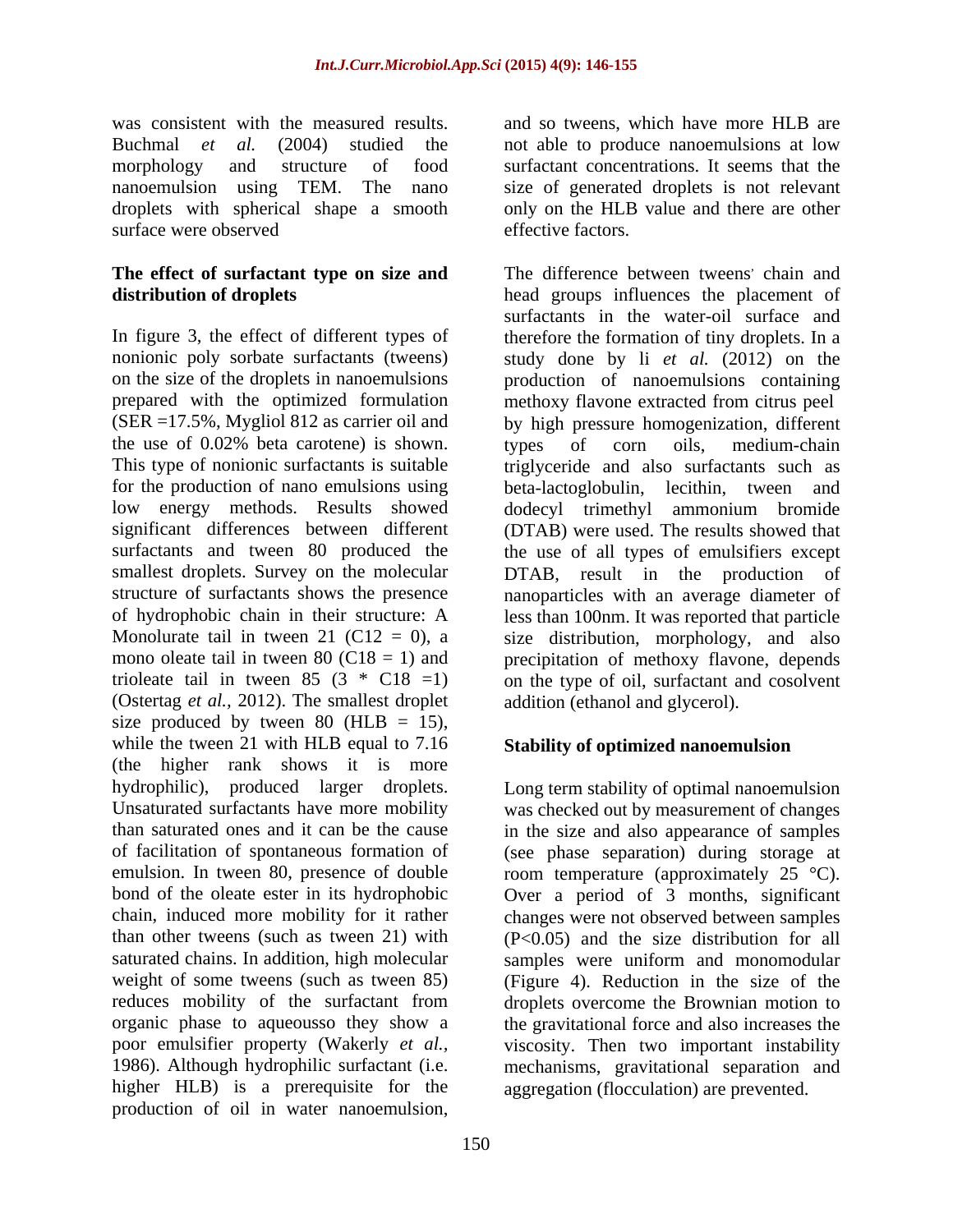### *Int.J.Curr.Microbiol.App.Sci* **(2015) 4(9): 146-155**

| <b>Furmulatio</b> | $%$ SER            | Surfactant (tween | <b>Carrier oil</b> | Water (or.) | Span |
|-------------------|--------------------|-------------------|--------------------|-------------|------|
|                   |                    | - 80) (ør.        | $(M$ valiol 812)   |             |      |
|                   | $SER = 7.5$        |                   |                    |             |      |
| <b>TA</b>         | $SER=10\%$         |                   |                    |             |      |
| <b>F2</b>         | $SER = 12.5$       |                   |                    |             |      |
| F4                | $SER = 15$         |                   |                    |             |      |
| <b>F5</b>         | $SEK=1/$ .         |                   |                    |             |      |
| . нъ              | $SER = 20^{\circ}$ |                   |                    |             |      |

**Table.1** Composition of surfactant, oil and water and span value in beta carotene nanolemulsions

Figure.1 Effect of surfactant emulsion ratio (SER) on the (a) particle size and (b) particle size distribution of beta carotene nanoemulsion



**Figure.2** SEM morphology of beta carotene nanoemulsion

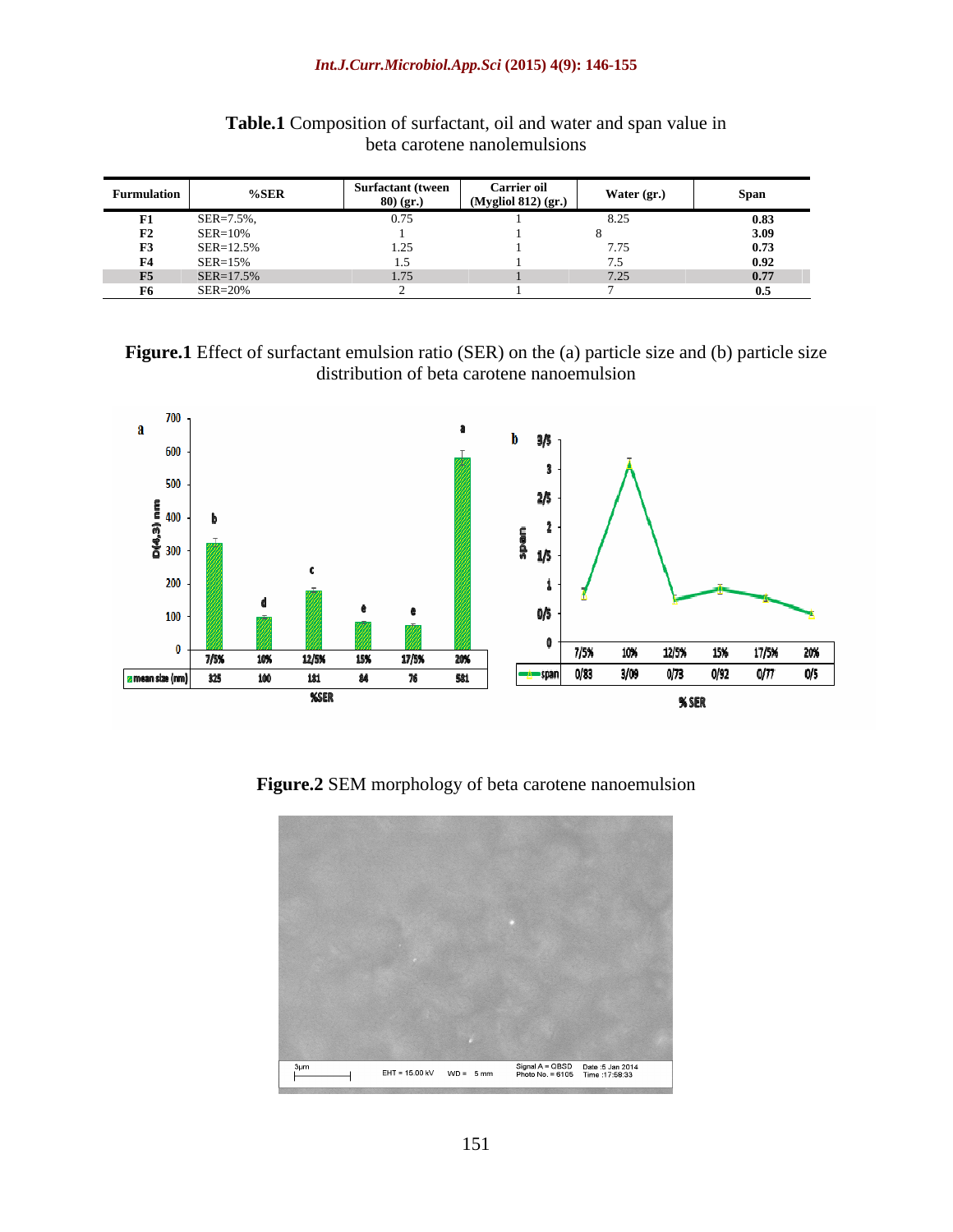**Figure.3** Effect of surfactant type on the (a) particle size and (b) particles size distribution of beta carotene nanoemulsion



**Figure.4** Stability of particle size of optimized formulation of beta carotene nanoemulsion. (a) particle size and (b) particles size distribution of beta carotene nanoemulsion



**Figure.5** Effect of carrier oil type on the (a) particle size and (b) particles size distribution of beta carotene nanoemulsion

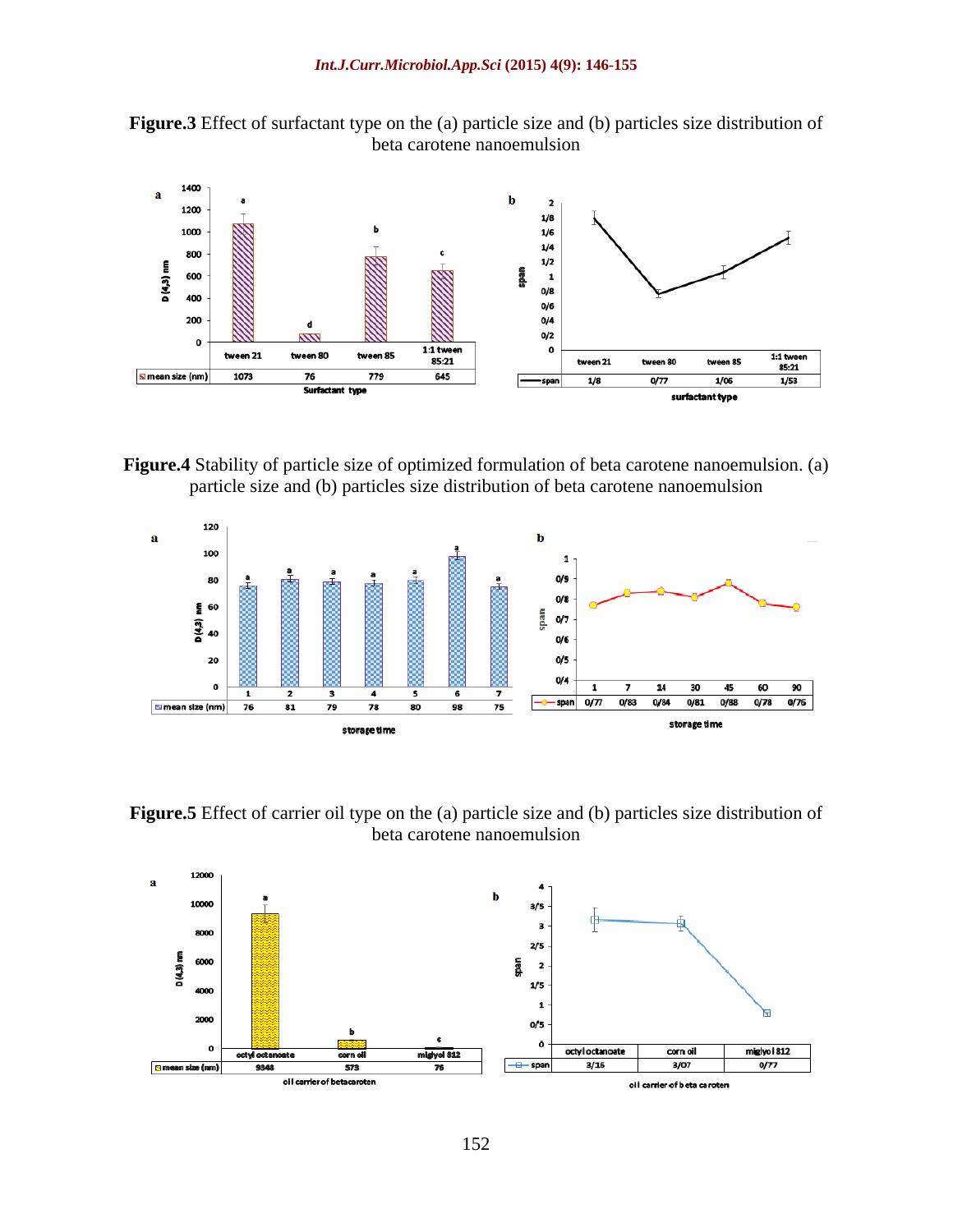Generally, below the size of 300 nm, the rate reducing the viscosity of oil, surfactant of gravitational separation greatly reduces. However in the nanoemulsions, due to the produce smaller droplets (Israelachivilbi, increased surface contact of droplets and 2011). thus increased solubility in water, unsteady reduced further by the addition of low crystalline property. In some researches, surfactants with higher densities. In addition and relation has been found between the

In the preparation of the emulsions of vitamin A derivatives, selection of the type of oil is very important because the affinity of the surfactant molecules to the oil oxidative stability of the encapsulated retinoids are affected by the physical properties (interfacial layer thickness, size and shape of the droplets of the dispersed saturation degree, chain length and the samples there is significant difference and mygliol 812 as surfactant and carrier oil, between size of droplets when different oil among nonionic surfactants and a variety of carriers are used,  $(P<0.05)$  and using Mygliol 812 as carrier oil compared to other oil phases, had significant reduction in the saturated lipids composed mainly of caprylic caproic (C6:0;  $\leq$  2%), lauric (C12:0;  $\leq$  3%) are also considered as emulsifier and value, by increasing the surfactant oil is effective on the move of the organic phase to the aqueous phase, and with

molecules move faster and therefore 2011).

Ostwald ripening can occur more quickly. Hu *et al.* (2005), produced nanoemulsion The density difference between aqueous and using a mixture of stearic acid and oleic acid oily phase causes the sedimentation of and reported that using of the elevated levels droplets (McClements, 2004) which was of oleic acid, produces softer particles with the size of the droplets depends on average diameters of the generated droplets interfacial tension. In low interfacial tension, by the properties of the oil phase. Properties smaller droplets are produced.  $\qquad \qquad$  of the surfactant-oil-water system are more **Influence of the Oil Carrier Phase** (Saberi *et al.,* 2013). Properties of the oil low crystalline property. In some researches, no relation has been found between the important than the properties of pure oil phase, aqueous phase (e.g. presence of salts and alcohols) and environmental factors (such as temperature) effect on the relative and water phase (Rao McClements, 2012).

# **Conclusion**

phase) and chemical properties (the The factors affecting droplet size of presence of natural antioxidants) (Fathi *et* the type and concentration of surfactant and *al.,* 2012). As shown in figure 5, in all type of carrier oil. The using of tween 80 size of the nanoemulsion droplets. Mygliol by the surfactant concentration, and there 812 belongs to medium chain triglycerides was SER=17.5% as an optimum surfactant (MCT) groups and it is a unique class of concentration. In nanoemulsion produced (C8:0; 50 80%) and capric (C10:0; 20 812 Mygliol (oil carrier phase) initially by 50%), fatty acids with a minor level of increment of the concentration up to SOR and myristic  $(C14:0; \leq 1\%)$  fatty acids; they was decreased but after passing a special suspender rather than a solver (Rowe *et al.*, concentration the average droplet diameter 2009). They are odourless. Viscosity of the was increased. Optimal nanoemulsion had a nanoemulsion contain betacarotene, include and mygliol 812 as surfactant and carrier oil, among nonionic surfactants and <sup>a</sup> variety of oil phases, produced the smallest droplet sizes in beta carotene nanoemulsion. Also, droplet size of nanoemulsion was affected using nonionic surfactant (tween 80) and  $=175\%$  and SER = 17.5%, the droplet size value, by increasing the surfactant high stability during 90 days of storage.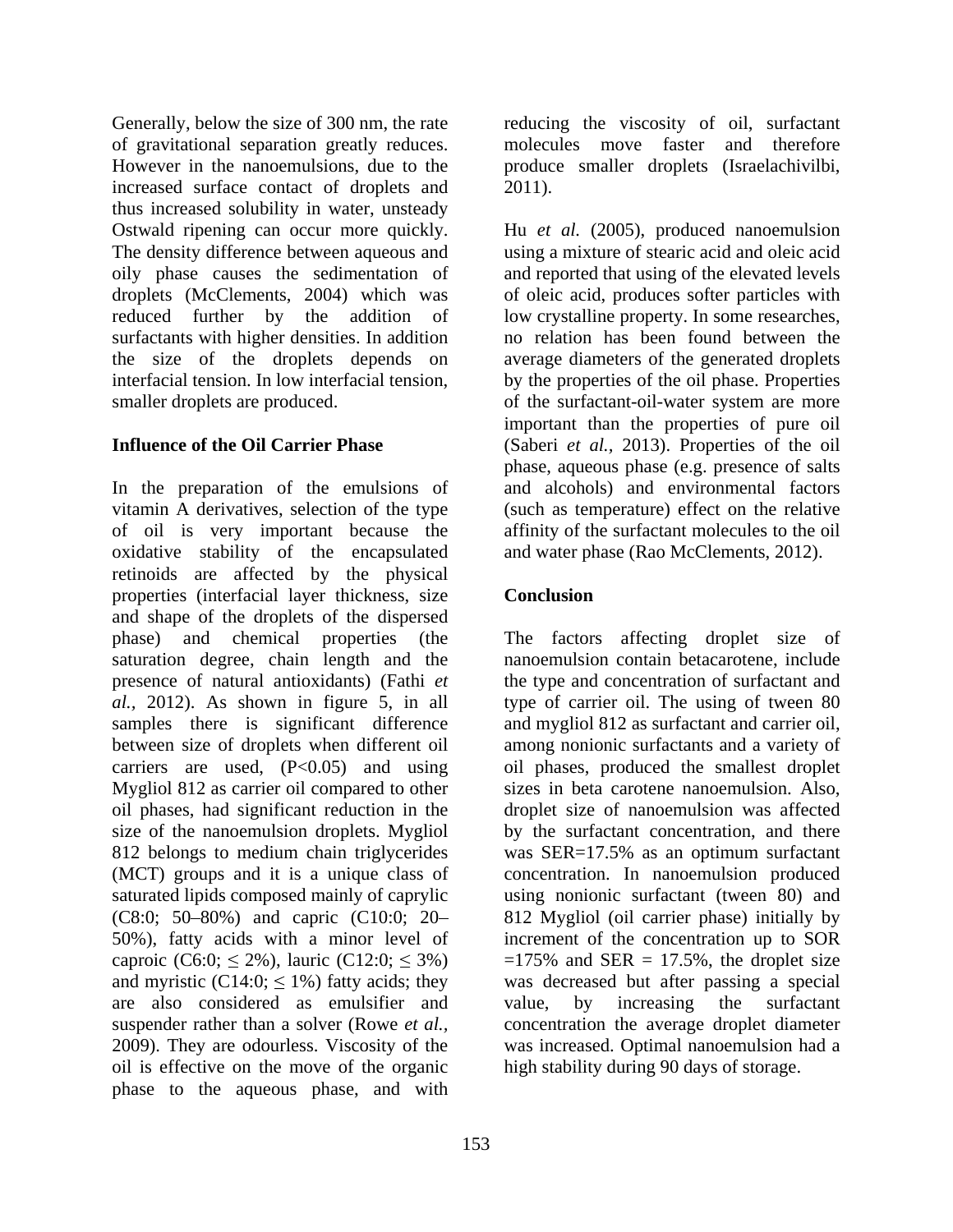- universality of low-energy nano emulsification. *Int. J. Pharm.*, 377: emulsitication. *Fo*<br>142, 147 22(7): 1191–1202.  $142-147.$   $22(7): 1191-1202.$
- Carlotti, M.E., Sapino, S., Trotta, M., Klang V., Matsko N.B., Valenta C., Hoter F.<br>Betteckie L. Viene D. Polizzatti E. 2012. Electron microscopy of Battaglia, L., Vione, D., Pelizzetti, E. over time of retinyl palmitate in an introduced in the emulsion. *J. Dispers. Sci. Technol.,* 26(2): 125
- Sikkema, J. 2010. Encapsulation for preservation of functionality and targeted delivery of bioactive food components. *Int. Dairy J.,* 20(4):
- Fathi, M., Mozafari, M.R., Mohebbi, M. using a combind homogenization and<br>2012 Nanoencansulation of food amphiphilic solvent ingredients using lipid based delivery systems. *Trends Food Sci. Technol.,*
- Najafabadi, A., Gilani, K., Minaiyan, 2009. The effect of formulation variables on the characteristics of insulin-loaded poly(lactic-co-<br> $\frac{Food\;Hydrocolloids, 21:517-528.}{10000}$ glycolic acid) microspheres prepared by a single phase oil in oil solvent
- Ye, Y.Q., Zeng, S. 2005. Preparation and characterization of stearic acid nanostructured lipid carriers by solvent diffusion method in an aqueous system. *Colloids Surfaces*

**Acknowledgement** *B: Biointerfaces,* 45(3-4): 167–173.

- The support of Drug Applied Research intermolecular, interparticle, and Center is greatly appreciated. intersurface forces. In: Size effects **References** Pp. 205–222. Israelachivilbi, J.N. 2011. Contrast between intermolecular, interparticle, and on interparticle intraction potentials. Pp. 205–222.
- Anton, N., Vandamme, T. 2009. The 2008. Re-coalescence of emulsion<br>universality of low-energy nano-<br>droplets during high-energy Jafari, S.M., Assadpoor, E., Bhandari, B. 2008. Re-coalescence of emulsion droplets during high-energy emulsification. Food Hydrocolloids, 22(7): 1191 1202.
	- 2005. Photostability and stability and stability nanoemulsions: An essential tool for  $\alpha$  characterisation and stability  $O/W$  emulsion and in SLN assessment. *Micron*, 43(2-3), 85– Klang V., Matsko N.B., Valenta C., Hofer F. 2012. Electron microscopy nanoemulsions: An essential tool for characterisation and stability assessment. *Micron,* 43(2-3), 85 103.
- 138. Optimization of isothermal low- De Vost, P., Faas, M.M., Spasojevic, M., energy nanoemulsion formation:<br>
Sikkema I 2010 Encapsulation for Hydrocarbon oil, non-ionic Komaiko, J., McClements, D.J. 2014. energy nanoemulsion formation: Hydrocarbon oil, non-ionic surfactant, and water systems. *J. Colloid Interface Sci., 425: 59-66.* 
	- 292–302. Comprehensive contract of protein-stabilized nanoemulsios 2012. Nanoencapsulation of food amphiphilic solvent<br>ingredients using linid based delivery dissolution/evaporation approach. Lee, S., McClements, D.J. 2010. Fabrication of protein- stabilized nanoemulsios using a combind homogenization and amphiphilic solvent dissolution/evaporation approach. *Food Hydrocolloids, 24: 560–569.*
- 23: 13 27. Li, Y., Zheng, J., McClements, D.J. 2012. hamishehkar, H., Emami, J., Rouholamini, M., Mahdavi, H., Nokhodchi, A.<br>2009 The effect of formulation and formulation parameters on Nanoemulsion-based delivery systems for poorly water-soluble bioactive compounds: Influence of formulation parameters on polymethoxyflavone crystallization. *Food Hydrocolloids*, 27: 517-528.
- evaporation method. *Colloid Surface* characterisation of phospholipid-<br>B 74: 340, 349 curcumin-encapsulated *B*, 74: 340–349. Hu, F.Q., Jiang, S.P., Du, Y.Z., Yuan, H., microemulsions. Food Chem.,<br>
Ye Y.O. Zeng S. 2005 Preparation 116(4): 923–928. Lin, C.-C., Lin, H.-Y., Chen, H.-C., Yu, M.- W., Lee, M.-H. 2009. Stability and characterisation of phospholipid based curcumin-encapsulated microemulsions. *Food Chem.,*  $116(4)$ : 923–928.
	- McClements, D.J. 2004. Food emulsions: principles, practice, and techniques. CRC press, Florida.
	- Ostertag, T., Weiss, J., McClements, D.J.